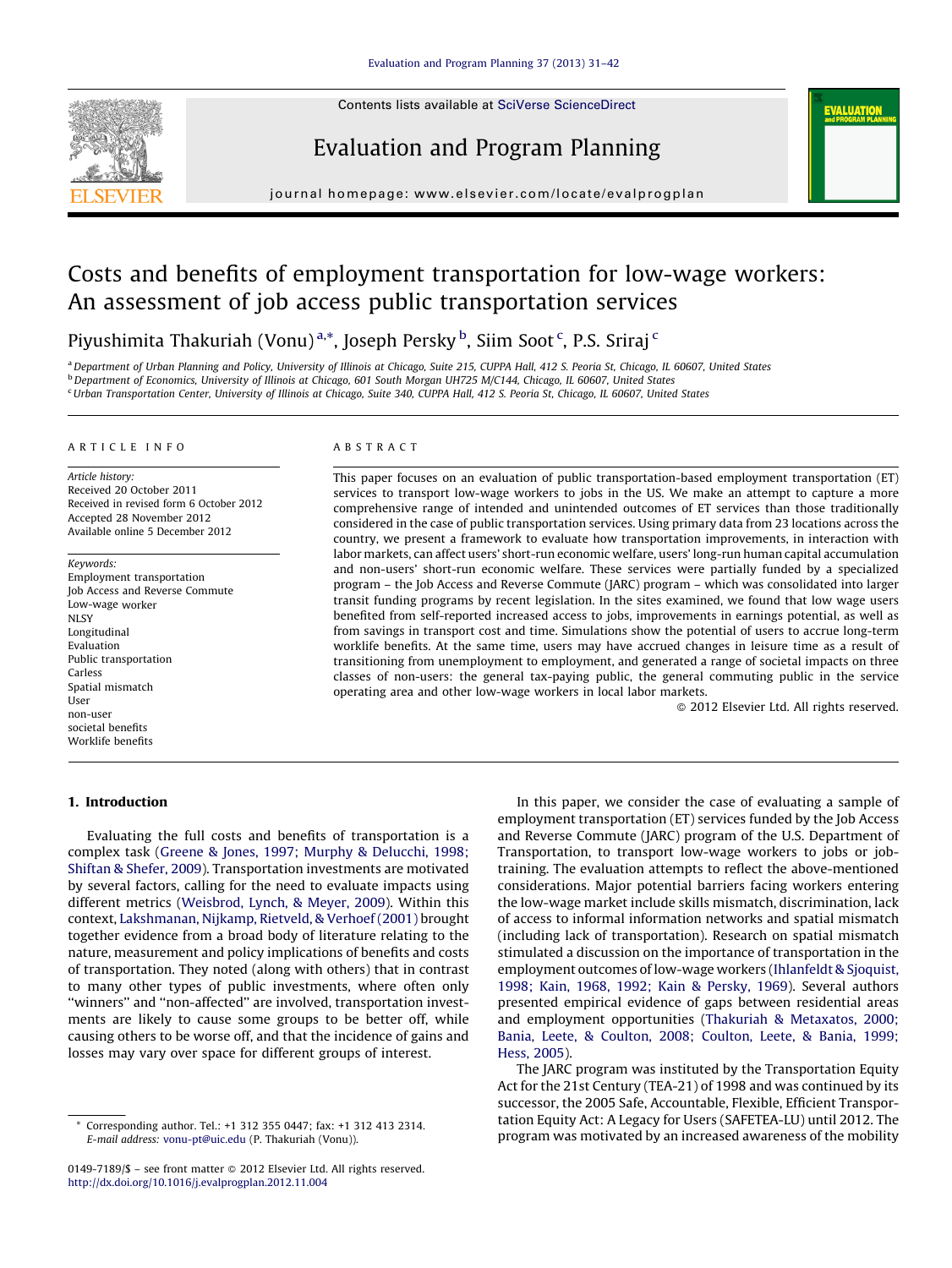barriers experienced by low-wage, carless workers and by programmatic considerations following the passage of the Personal Responsibility and Work Opportunity Reconciliation Act of 1996 or the welfare reform act. At that time, a renewed emphasis was placed on the need for special transportation programs to assist in job accessibility and to improve the employment outcomes of low-wage workers. Recently, as a part of overall transportation program consolidation by the 2012 surface transportation legislation, Moving Ahead for Progress in the 21st Century (MAP-21), JARC was repealed as a stand-alone program and JARC-eligible activities are incorporated into federal urbanized and rural area transit formula programs.

The services considered in this paper were partially funded by the JARC program under TEA-21 and financially matched by other sources (including state and local human services and workforce development agencies, and private and non-profit organizations). ET systems are special public transportation services that connect low-income areas to job-rich areas, auto-loan programs, travel training programs, mobility information services, and other services that address the transportation barriers faced by lowwage workers.

The paper specifically evaluates ET public transportation services based on bus (Fixed-Route, FR) and van (Demand-Response, DR) services, using empirical data from 23 services located in different parts of the country in 2002. Between 1999 and 2002, the Federal Transit Administration (FTA) of the US DOT, spent approximately \$27 million on the program, and during 2002, close to 94% of all program funds were spent on such services. The program gave local organizations considerable flexibility in designing, targeting and administering programs that suit the local context. Distinguishing characteristics of the program as a whole were that the services are intended to fill gaps in existing transportation services and that services were to be designed by transportation agencies in partnership with workforce development boards, labor organizations, human services agencies and other public, private and non-profit organizations involved in planning, financing and operating such services, as part of a Coordinated Human Services Transportation Plan (FTA, [2007\)](#page--1-0).

As noted by [Thomopoulos,](#page--1-0) Grant-Muller, & Tight (2009) and [Weisbrod,](#page--1-0) Lynch & Meyer (2009), incorporating equity considerations in the evaluation of transportation infrastructure has regained interest in recent years. Public transportation in general plays a social service role for individuals with no cars or with limited means to operate cars, including low-income individuals, persons with disabilities, young people and others ([Lewis](#page--1-0) & [Williams,](#page--1-0) 2000). However, ET services are required where traditional public transportation systems do not operate or are not cost-effective to operate. The motivation for these programs stem from the fact that without such investments, low-wage workers may face significant barriers to being employed, resulting in continued dependence on public assistance, unemployment benefits or other types of aid, lack of upward mobility, and potentially chronic or episodic poverty over a longer time frame, requiring other types of social services. A review of 140 studies of welfare reform by the author's research team revealed that transportation was consistently cited as being a barrier to employment, a reason for staying on public assistance, or a reason for quitting the latest job.

The paper is organized as follows: in Section 2 we present background information on the factors motivating the CBA framework. In Section [3](#page--1-0), details on the methodology are presented, including data sources and the benefit and cost metrics considered. Results are given in Section [4.](#page--1-0) Conclusions are given in Section [5](#page--1-0) and the major limitations of the approach are summarized in Section [6](#page--1-0).

#### 2. Background and motivation

The framework attempts to extend previous research on the economic evaluation of transportation investments in three major ways. First, while impacts of transportation investments are usually disaggregated by facility-type, area, trip purpose, mode of use and so on, there is no well integrated framework that allows a full consideration of the types of job placements generated by transportation services, and the associated real welfare gains. Second, while changes in travel times and associated benefits related to mobility are included in transportation program evaluations, other meaningful outcomes such as those experienced in labor markets are typically excluded from impact evaluations, since under the assumption of perfect competition in labor markets, the addition of these benefits to mobility benefits are expected to lead to ''double counting'' (an issue that has been studied in different ways by various authors, including, Boarnet, 2007; Jara-Diaz, 1986; [Lakshmanan](#page--1-0) et al., 2001; [Wheaton,](#page--1-0) 1977). Third, many of the benefits may take on the form of delayed consequences, as the stock of labor market consequences lead to incrementally gainful effects over time. Being able to access employment opportunities today may generate benefits over an entire worklife; however, workers are not well informed about these long-run effects. Under such circumstances, long-run effects take on the characteristics of externalities. To examine these worklife events, a dynamic framework is needed, which allow the consideration of mobility benefits that may accrue over time, in contrast to a single point of time.

The conceptual development of a CBA framework adopted to address the above considerations are motivated by the threefold issues of standing (whose benefits and costs matter for the purposes of evaluation), the timing of benefits and treatment of externalities, as described below.

#### 2.1. Issue of standing

We consider three main groups with standing: (1) users of ET services to who benefits and costs accrue as a result of using the services; (2) non-users, which is the rest of society affected by the benefits and costs that accrue to the users; and (3) society, which is the sum of users and non-users. Several authors (for example, Baum, 2009; Gurley & Bruce, 2005; [Lichtenwalter,](#page--1-0) Koeske, & Sales, 2006; Ong, 2002; [Raphael](#page--1-0) and Rice, 2002) have considered the relationships between labor market outcomes such as employment status, wage rates, hours worked and benefits, and how these may be related to transportation options such as car ownership. ET program benefits, self-reported by service users ([Thakuriah](#page--1-0) et al., 2006; [2011a](#page--1-0)) include increased access to jobs and placement in previously inaccessible jobs, improvements in earnings potential, the ability to work in more convenient or higher-paying shifts and overall reductions in commuting trip uncertainty and reduction in the perceptual barriers in accessing far-away or otherwise inaccessible job locations. Additionally, there may be long-term benefits to the user, of the type described below under ''Timing of Benefits''.

At the same time, in going from joblessness to work, users incur various costs, including transit fare and commuting time, which has a monetary value. Additionally, new workers may also forgo leisure time or time spent on activities that take place outside the labor market [\(Greenberg,](#page--1-0) 1997). Many of these activities (for example, various forms of home production such as child care, housework, home repairs, care to senior members within the household) may in fact be quite productive and have economic value. If an estimate of time spent in leisure is not introduced into the CBA, there is a possibility that the final net user benefit will be